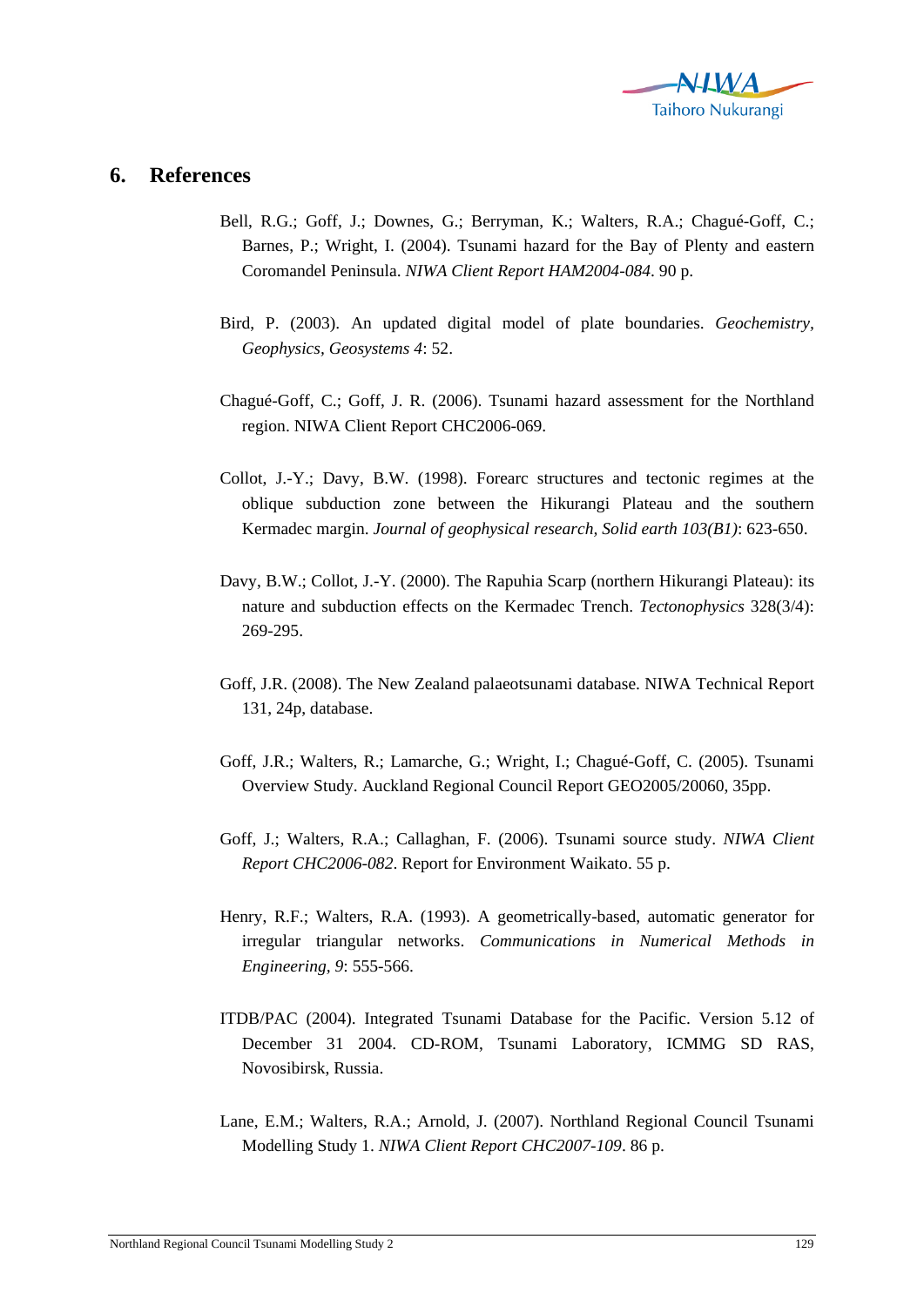

- Nichol, S.; Goff J.R.; Regnauld, H. (2004). Sedimentary evidence for a regional tsunami on the NE coast of New Zealand. *Geomorphologie: Relief, Processus et Environnement 1*: 35-44.
- Nichol, S.L.; Lian, O.B.; Carter, C.H. (2003). Sheet-gravel evidence for a late Holocene tsunami run-up on beach dunes, Great Barrier Island, New Zealand. *Sedimentary Geology 155*: 129-145.
- Okada, Y. (1985). Surface deformation due to shear and tensile faults in a half-space, *Bulletin of the Seismological Society of America 75*: 1135-1154.
- Pacheco, J.F.; Sykes, L.R.; Scholz, C.H. (1993). Nature of seismic coupling along simple plate boundaries of the subduction type. *Journal of Geophysical Research 98:* 14133-14139.
- Pearce, S. (2006) Sedimentary record of palaeotsunami from two backbarrier wetlands, east coast Northland. Unpublished MSc thesis, University of Auckland, SGES, 115pp.
- Reyners, M. (1998). Plate coupling and the hazard of large subduction thrust earthquakes at the Hikurangi subduction zone, New Zealand, *New Zealand Journal of Geology and Geophysics 41:* 343-354.
- Sadek, E.A. (1980). A scheme for the automatic generation of triangular finite elements. *International Journal of. Numerical Methods in Engineering 15*: 1813- 1822.
- Staniforth, A.; Côté, J. (1991). Semi-Lagrangian integration schemes for atmospheric models - a review. *Monthly Weather Review 119*: 2206-2223.
- Walters, R.A. (2005). A semi-implicit finite element model for non-hydrostatic (dispersive) surface waves. *International Journal for Numerical Methods in Fluid*. *49*: 721–737.
- Walters, R.A.; Casulli, V. (1998). A robust, finite element model for hydrostatic surface water flows. *Communications in Numerical Methods in Engineering 14*: 931-940.